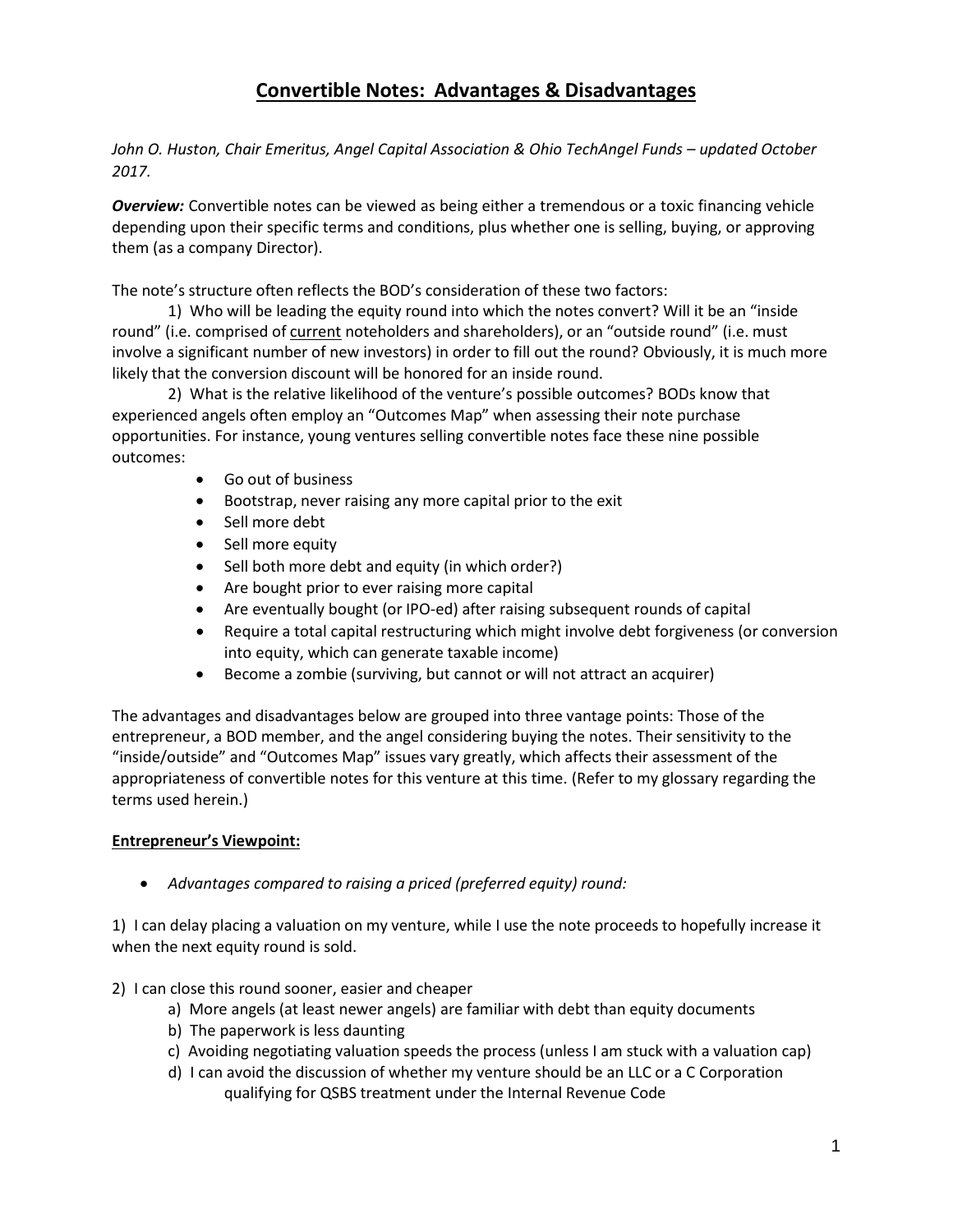e) For smaller rounds, I can minimize total transaction costs as a percentage of the capital raised

3) Until the notes convert I am raising non-dilutive financing (unless I must provide warrant coverage)

4) Note buyers do not usually request a seat on my Board of Directors

5) Note buyers do not expect to have much say over how I run my company (i.e. not the usual protective provisions equity buyers expect)

6) I may not have to provide noteholders as much financial reporting or even an annual meeting

7) Just like for accrued stock dividends, if I can accrue the note interest until conversion, I will be conserving my precious cash.

8) If my venture fails, I understand that noteholders will be paid first from any liquidation proceeds. My shareholders (including myself) are less likely to receive anything if we fail once I sell notes. However, the odds of my venture's demise are very low in my opinion. And, I know that in liquidation shareholders rarely get anything anyway. Therefore, I am not really hurting my shareholders by selling notes.

9) If my venture is successfully exited at a profit, selling notes in the early rounds may have diminished my dilution (presuming a nice uptick in share price for the round into which these notes will convert)

10) If I can negotiate a high valuation cap that will signal the next round investors of my company's worth in the minds of my noteholders, and this might set the pricing floor.

11) If I can attract VCs to lead my next equity round they might dishonor the conversion discount, expunge the accrued interest, or require the note holders to convert to common (or all of the above). Each and every one of these "cram downs" will benefit me (as the largest holder of common shares) since the fewer preferred shares outstanding, the better for all common shareholders.

12) If I sell my company before I need to raise the next equity round the noteholders might only get back their principal and interest, thereby boosting shareholders' returns (if I can avoid a minimum return upon sale covenant).

13) If I can bootstrap my company and avoid selling equity in the future, maybe I can negotiate an extended repayment plan with my noteholders, thereby retaining my ownership position.

14) The convertibility of the notes gives me an excuse to refuse even mentioning collateral in these notes. Ideally, I will be able not only to avoid providing a perfected security interest on my assets but also providing a negative or double negative pledge.

15) I can gain approval for a large note round and use a rolling close over many months. This means I might only sell notes as needed, thereby diminishing the amount of accrued interest.

16) My tax advisor might allow me to deduct the accruing interest, thereby increasing my tax loss carryforwards that could have value in the future.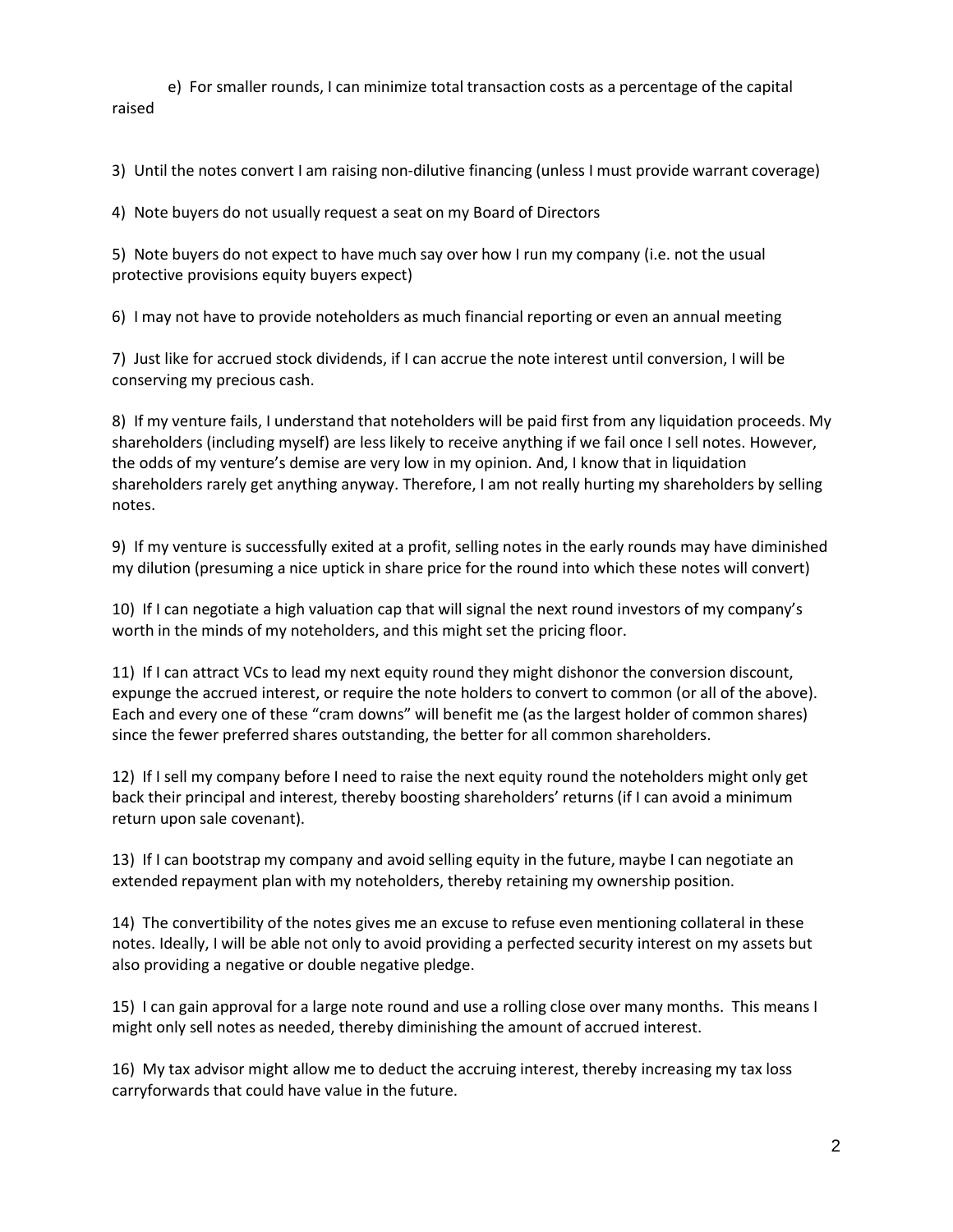17) My legal counsel may not require me to sign the SEC Form 506 ("Bad Actors" Questionnaire) when I sell notes instead of equity. (NOTE: THIS IS NOT LEGAL ADVICE; CONSULT LEGAL COUNSEL)

# • *Disadvantages compared to raising a priced (preferred equity) round:*

1) Since at maturity noteholders will be holding an expired note, I must hope that they won't try to extract onerous terms by threatening bankruptcy. Therefore, I should only sell convertible notes to those I trust, which decreases the pool of potential buyers.

2) Each unpaid noteholder can declare an Event of Default at maturity, so I might need to draft an Intercreditor Agreement, adding substantially to this note round's legal cost and protracting the negotiations.

3) If note buyers require collateral, filing the UCC-1 will notify my customers and suppliers that I had to pledge our assets in order for my venture to borrow money. Granting a lien on my assets exponentially increases my risk of selling a note to a "Loan to Own" buyer.

4) Noteholders will probably want veto power over my selling additional debt (even if they are unsecured), and their approval may not be forthcoming (or without a price)

5) If the noteholders must approve the sale of equity (hopefully I can avoid this), then they could refuse to approve future rounds, preferring to be paid back over time, thereby precluding my access to growthcapital.

6) Noteholders must be paid their principal and interest before shareholders receive any proceeds so, in essence, they have the same 1X liquidation preference that preferred equity holders expect.

7) Selling convertible notes causes obvious NRI ("Next Round Incongruence") because the BOD will want to raise the next equity round at the highest possible price for the benefit of all shareholders. However, noteholders would benefit from the lowest possible price (so that they will convert into a larger ownership position). This causes goal incompatibility among those who have funded my venture to date and the new noteholders.

8) I think I would benefit from having a Board of Directors that includes noteholders, but they may decline to join my BOD due to the obvious NRI mentioned above.

9) If selling notes causes my delaying forming a BOD then I am forestalling learning how to manage a BOD.

10) If the notes allow holders to sell them without the BOD's approval then I could end up with creditors I do not know (or worse, are predatory "Loan to Own" sharks).

11) If some note buyers naively think that they can be paid back at maturity if no equity round has occurred, this could cause much strife since we will probably be able to retire the notes at maturity with cash on hand. Furthermore, it would be highly unlikely to be able to arrange a loan from new creditors to pay off these noteholders.

12) If the notes contain any financial covenants I might have to renegotiate them from a position of weakness (by being out of compliance) plus incur extra legal fees for amendments and waivers.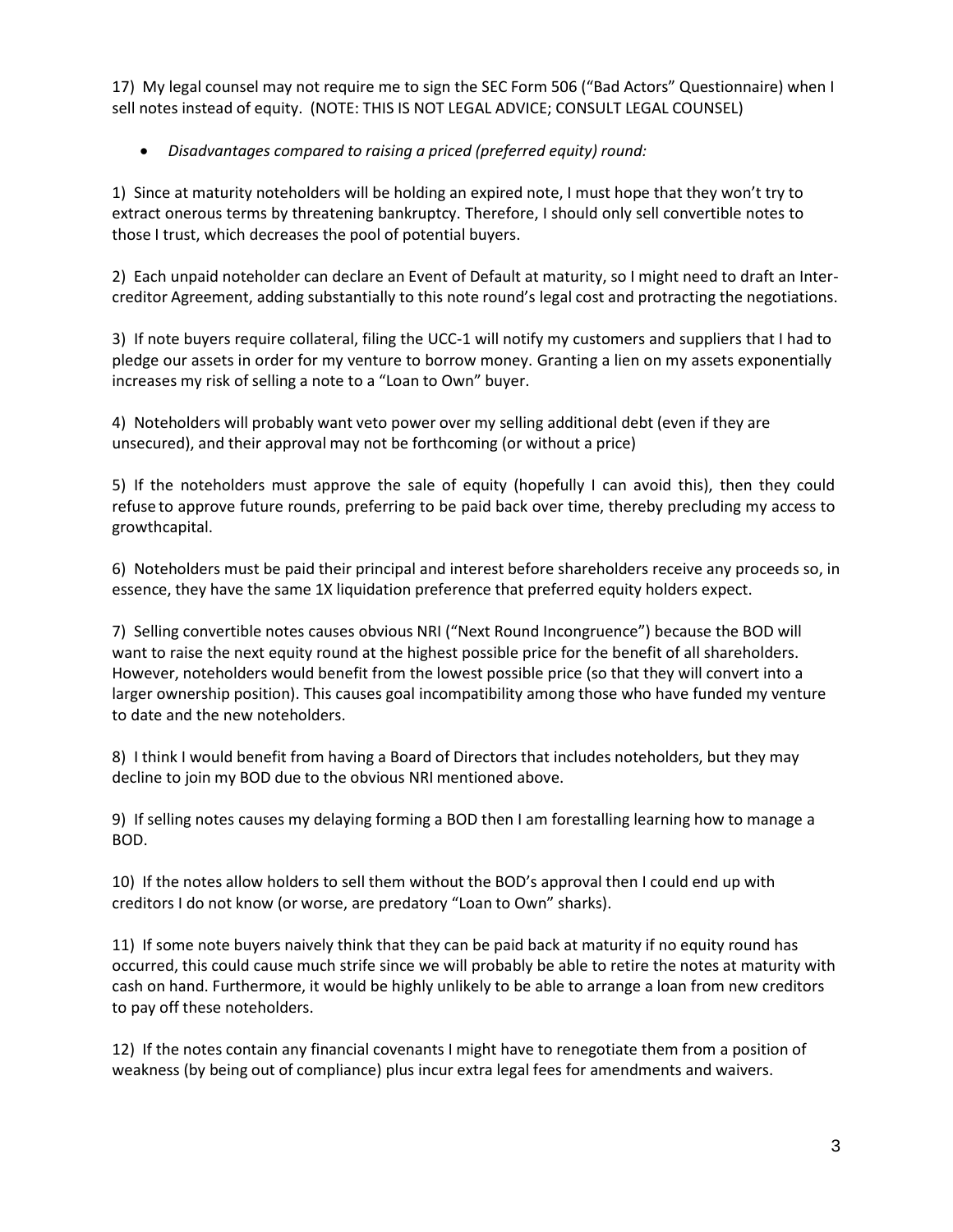13) Noteholders might want an enhanced return if I am able to sell my company before I need to raise the next equity round. They might require an exit preference that is greater than the usual 1X liquidation preference preferred buyers expect (i.e. perhaps 1.5 – 2X).

14) The conversion of the interest on the notes (often 6 - 10% per annum) into preferred equity further dilutes my ownership, stacking more preferred shares on top of my common shares.

15) When I raise the next equity round and the notes convert per their terms, then my post-money valuation will be bloated by the sum of their principal + accrued interest + conversion discount (and I have already spent the principal). This puts added pressure on me to grow my company into this higher valuation or face a down round if I have to sell more equity prior to the exit.

16) If the lead investor of the next round requires changes to the conversion terms of the notes then this might be tough for me to negotiate with the noteholders, causing delay plus discord between them and the new equity providers.

17) Any of my directors who are noteholders will have to recuse themselves when voting to approve the next equity round due to their obvious conflict of interest. Will I have enough votes to approve the deal and what will be the optics to other noteholders and shareholders?

18) If the investors of the next equity round do not honor the note's discount, there could be hard feelings among my Directors holding notes.

19) Even if I have no noteholders on my BOD, if their discount is dishonored they may now be disinclined to provide any future financial support to my company.

20) If the note buyers require a cap on the next round's valuation, whatever we agree to might be used by the round's lead investors as the ceiling, and not the floor.

#### **Note Buyers' Viewpoint:**

• *Advantages compared to buying preferred stock:*

1) Due to the speed of closing, I can take a hotly pursued deal off the market before those requiring preference shares can negotiate their term sheet.

2) By avoiding the valuation discussion (if I do not require a cap) I can more swiftly build trust and rapport with the entrepreneur (and friends, family, and prior equity buyers).

3) Notes enable me to delay making the decision of whether converting to a C Corp is wise at this time. This is often a problem with equity buyers who might be divided between preferring the LLC or C Corp legal structure.

4) As a creditor, I get my principal and interest before shareholders receive any distributions yet avoid having to explain to the entrepreneur the usual 1X preference preferred stock buyers expect.

5) If the notes are merely a short-term bridge to the equity round that will be led by the note buyers, then we are not at risk of having our discount disregarded. After all, this is the original purpose for which convertible notes were designed (bridging to an equity round already under discussion).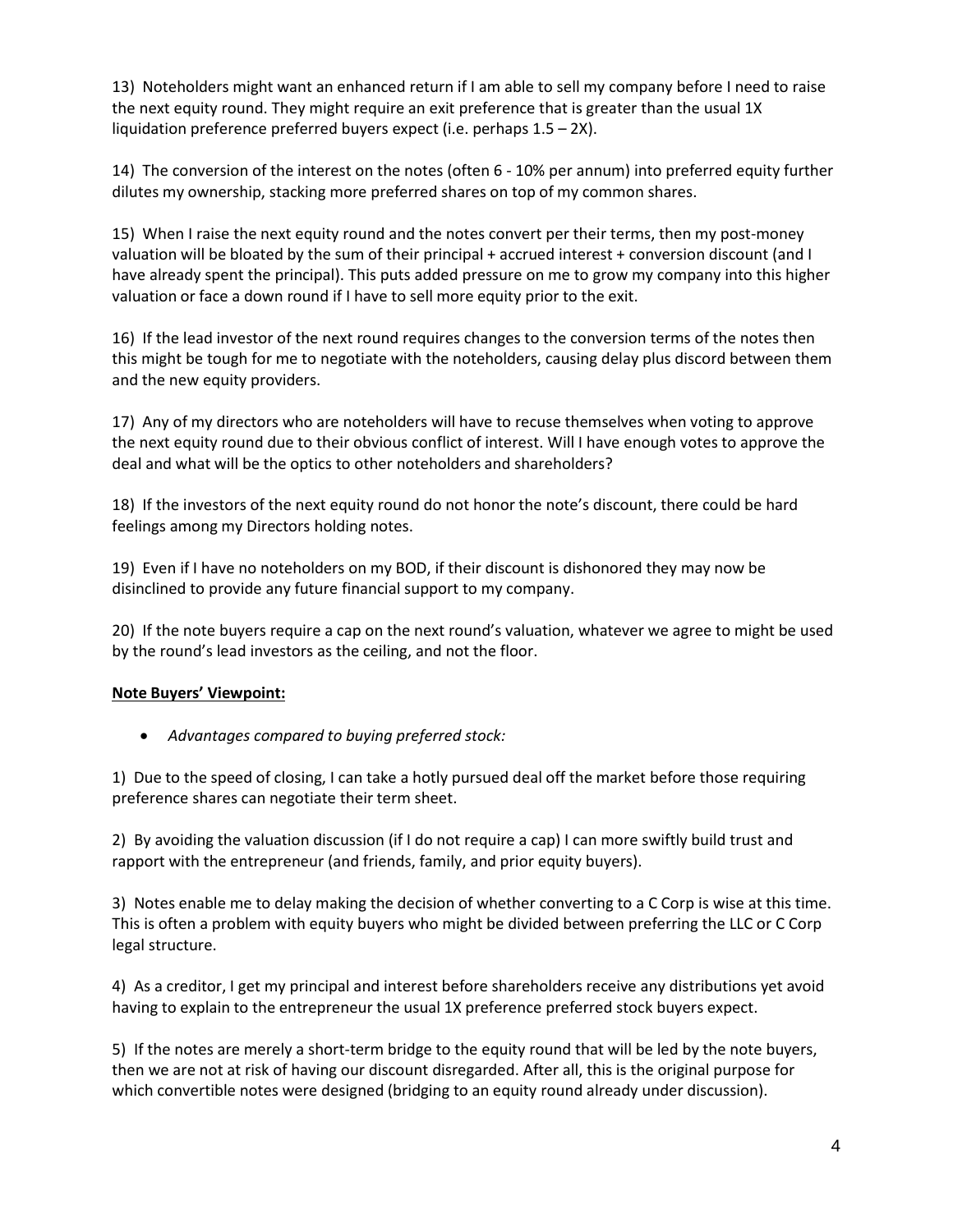6) Convertible notes work well for sudden, temporary cash flow shortfalls so long as the next round will be an inside round. For instance, they nicely enable covering payroll if the closing of an equity round already in documentation is delayed.

7) If a letter of intent arrives and we want to build a war chest to withstand protracted due diligence, convertible notes sold to current investors may avoid having to get shareholders votes at a crucial time.

8) If I can negotiate a valuation cap then I have probably set a valuation ceiling for the next round, enabling me to calculate my potential ownership prior to future dilution.

9) If the company is underperforming and a priced down round would be appropriate, convertible notes allow me to avoid triggering the complicated anti-dilution mechanism which usually impacts morale in the C Suite and among other employees who are option holders.

10) Lower legal fees result in more of my capital being available to grow the company.

11) It might be easier for management to fully subscribe a note round than an equity round (presuming more angels prefer notes to equity).

12) I can exert 100% control over all future capital raises (or at least debt sales) which means that even if my notes are not currently collateralized, I can preclude others being given any liens.

13) If my notes are collateralized, then I may be able to retain my first lien position when additional debt is raised. And, as the company gains more traction, my likelihood of total loss should diminish if any subsequently added assets have fire sale value.

14) Unless I am paid at maturity, I might be able to extract onerous terms in exchange for an extension. As a shareholder, I do not have any clout until my vote is needed per my protective provisions.

15) If I am concerned about possibly pernicious behavior by other noteholders, I might be able to mitigate this risk via an inter-creditor agreement.

16) If I am concerned about whether the leaders of the next equity round will honor my conversion discount I might request warrants instead (even though they will only enable me to buy common stock).

17) If I cannot be converted into the next equity round against my wishes, I have a free option to either participate, keep my note, or negotiate other terms (presuming the company cannot return my full principal plus interest without my approval).

18) If I can negotiate that I can never be paid back against my wishes I can be a hold-out, perhaps extracting some benefit at the exit or in future rounds.

19) If I can negotiate some financial performance covenants, every violation provides me with an opportunity for improving my terms and perhaps collateral position.

• *Disadvantages compared to buying preferred stock:*

1) If the next equity round will be led by a new investor not already on the cap table (i.e. an "outside round") then I am taking the significant risk that investors I have yet to meet will treat me kindly by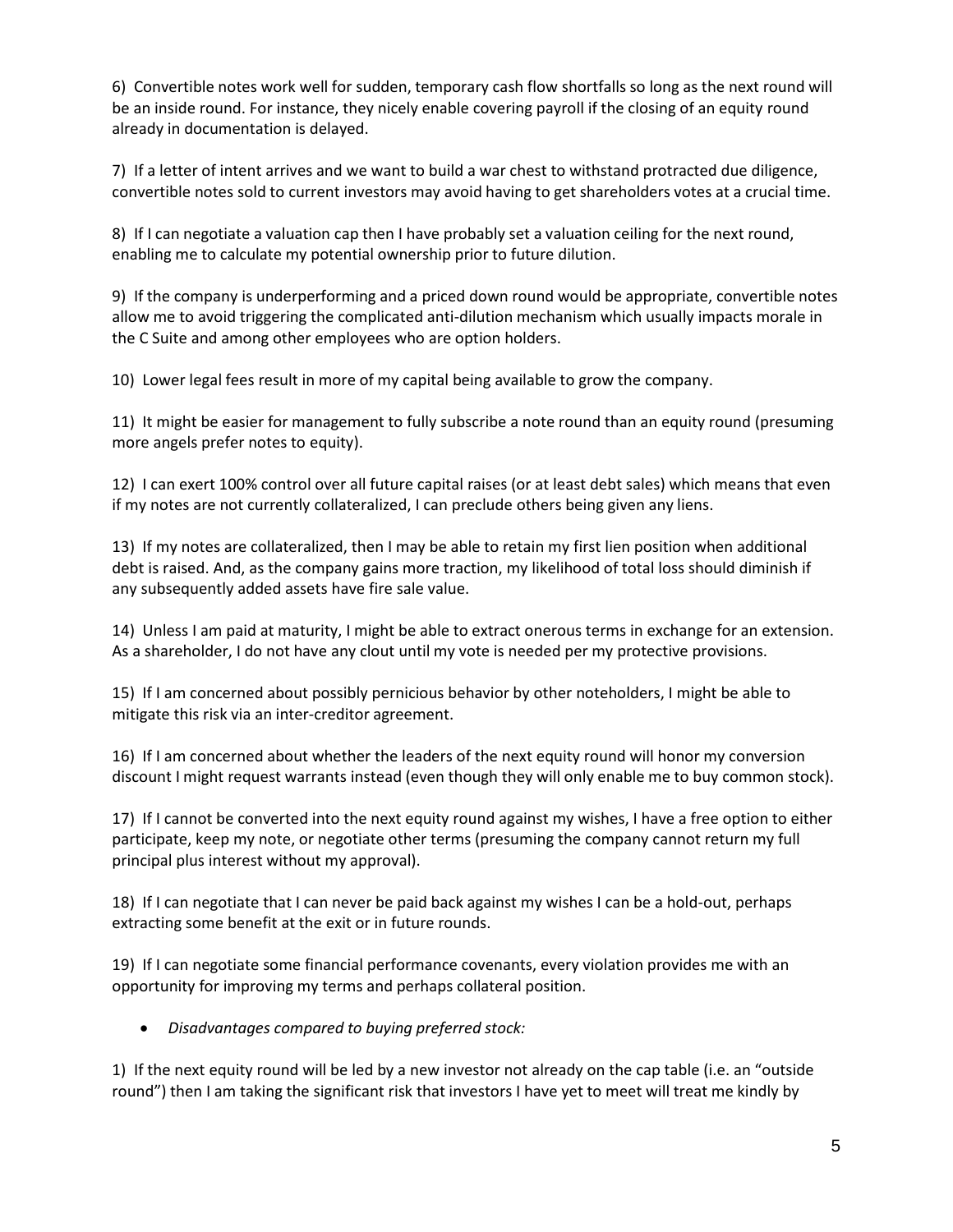honoring the terms of these notes. Why should they do so? This is especially true if they are VCs whose primary fiduciary responsibility is to their LPs (not angels who have financed the venture to date).

2) The long-term capital gains clock only starts ticking when the notes convert into equity. When I buy equity I will get long-term capital gains treatment if the company is suddenly sold after 366 days.

3) If the company is suddenly sold prior to the next round, even if I have a 1.5 – 2X liquidation fee, this is a capped return. Had I bought equity my upside would be uncapped.

4) If the venture is a C Corp qualifying for QSBS treatment under the Internal Revenue Code, then starting the clock is even more important in order to qualify for the special tax treatment via IRC 1202. This section can shield me from all federal income taxes on gains from the sale of such stock if held for at least five years (capped at \$10 million of gains or 10 times your investment). Again, buying notes does not enable this treatment, and the time limit clock only starts ticking upon conversion to equity. (THIS IS NOT TAX ADVICE. Consult your professional tax advisors regarding IRC Sections 1202, 1045, and 1244 that apply to stock purchased from QSBS issuers.)

5) Note sellers do not routinely offer noteholders a BOD or Observer seat, robust information rights, or protective provisions.

6) Convertible notes often lack pro rata rights enabling me to increase my holdings in the future. To think that the company has used my capital to grow to the point of warranting a higher valuation, and then not allowing me to invest further (which preferred buyers are routinely granted) is off-putting.

7) If multiple creditors are involved then my rights and remedies as a lender may be neutered substantially by an inter-creditor agreement.

8) I may hold a hammer at maturity, but I will feel intense pressure from fellow noteholders to go along with any restructuring, so holding an expired note will not be that powerful.

9) If the note is uncapped I take the risk that those pricing the next equity round will do so wisely. Otherwise, my discount (if honored) will provide me little protection.

10) If the note is capped then I take the risk that those pricing the next equity round will view it as the highest possible evaluation they need to offer. If I am also a shareholder, this might lower my returns (due to more dilution that might occur than if the notes had been uncapped).

11) After the first equity round has been sold (past the Friends & Family round), Capital Access Plans rarely include plans for a convertible note round prior to exit. Therefore, selling them is an admission that the company is off track. Buying them represents a large "dope slap" risk if the venture subsequently fails since the company was clearly underperforming at the time of purchase.

12) Even if conversion discount is honored, several studies suggest that it provides an inadequate return for the risk I am taking at this juncture in the venture's life cycle.

13) In essence, by lending the venture my cash via a convertible note I am helping it attain a higher valuation in the next round. But if they are successful in negotiating a much higher valuation, this diminishes my ownership position post-conversion, thereby lowering my potential returns. Said differently, without a cap the company is using my money to get a valuation that will be higher than I could probably negotiate now.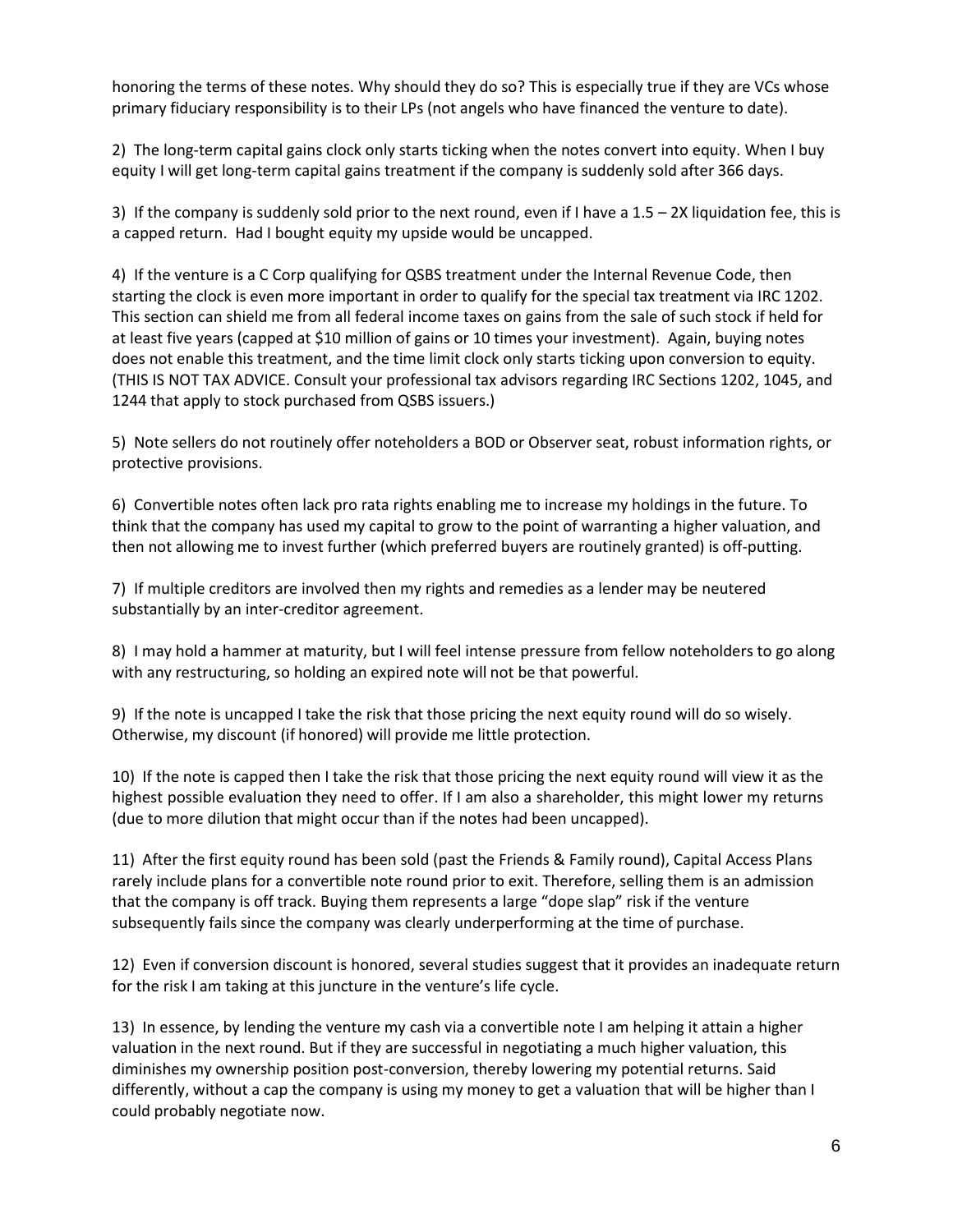14) There are many tax nuances of notes that I will need to discuss with my tax professionals. One is whether the accruing interest is taxable income to me prior to conversion. If so, I will be paying tax on "phantom income" which I always try to avoid. If I lose all my principal and accrued interest I will need tax advice regarding IRC 165 and IRC 166. (THIS IS NOT TAX ADVICE. CONSULT YOUR TAX PROFESSIONAL REGARDING HOW TO RECORD A LOSS OF PRINCIPAL AND INTEREST.)

## **Directors' Viewpoint:**

• *Advantages compared to selling a priced (preferred equity) round:*

1) Selling notes can be faster, easier, and cheaper thereby enabling management to divert less time and attention to raising capital.

2) I am protecting all current shareholders equally if we can avoid a cap on the notes.

3) If the company's results are so woefully behind plan that a down round would be likely, then by selling notes I am avoiding the negative impact on the team's morale, giving them a chance to improve results and hopefully warrant a price uptick in the next round.

4) Likewise, a down round might put all employee options "underwater" further hurting morale and motivation.

5) Even if the company fails, shareholders' returns are not likely to be lessened by the new noteholders' having the first call on any liquidation proceeds. Therefore, placing debt holders ahead of them is not likely to significantly lessen their liquidation proceeds if we must cease operations.

6) If we foresee missing the next payroll or two, a quick inside convertible note round can probably raise cash faster than a priced round.

7) Likewise, if we are entering Due Diligence with a strategic or VC investor, building a cash cushion for possibly protracted negotiations can probably be done easier via convertible notes than equity. In fact, the new investors might prohibit our selling more equity during their Due Diligence.

8) If a Letter of Intent suddenly arrives, selling notes to insiders to build a war chest might be far preferable to gaining approval of all shareholders for selling more equity.

9) Company's legal counsel may not require me to sign the SEC Form 506 ("Bad Actors" Questionnaire) when I sell notes instead of equity. (NOTE: THIS IS NOT LEGAL ADVICE; CONSULT LEGAL COUNSEL)

### • *Disadvantages compared to selling a priced (preferred equity) round*

1) If this is the company's first note round we now have two providers of capital and their rights, remedies, and interests are not aligned. Shareholder behavior can change once they also own notes.

2) I must now research and understand the Zone of Insolvency and whether it is applicable (which depends upon our state of incorporation). If it is, then this might be a surprise to shareholders as the BOD's primary fiduciary duty shifts from them to creditors.